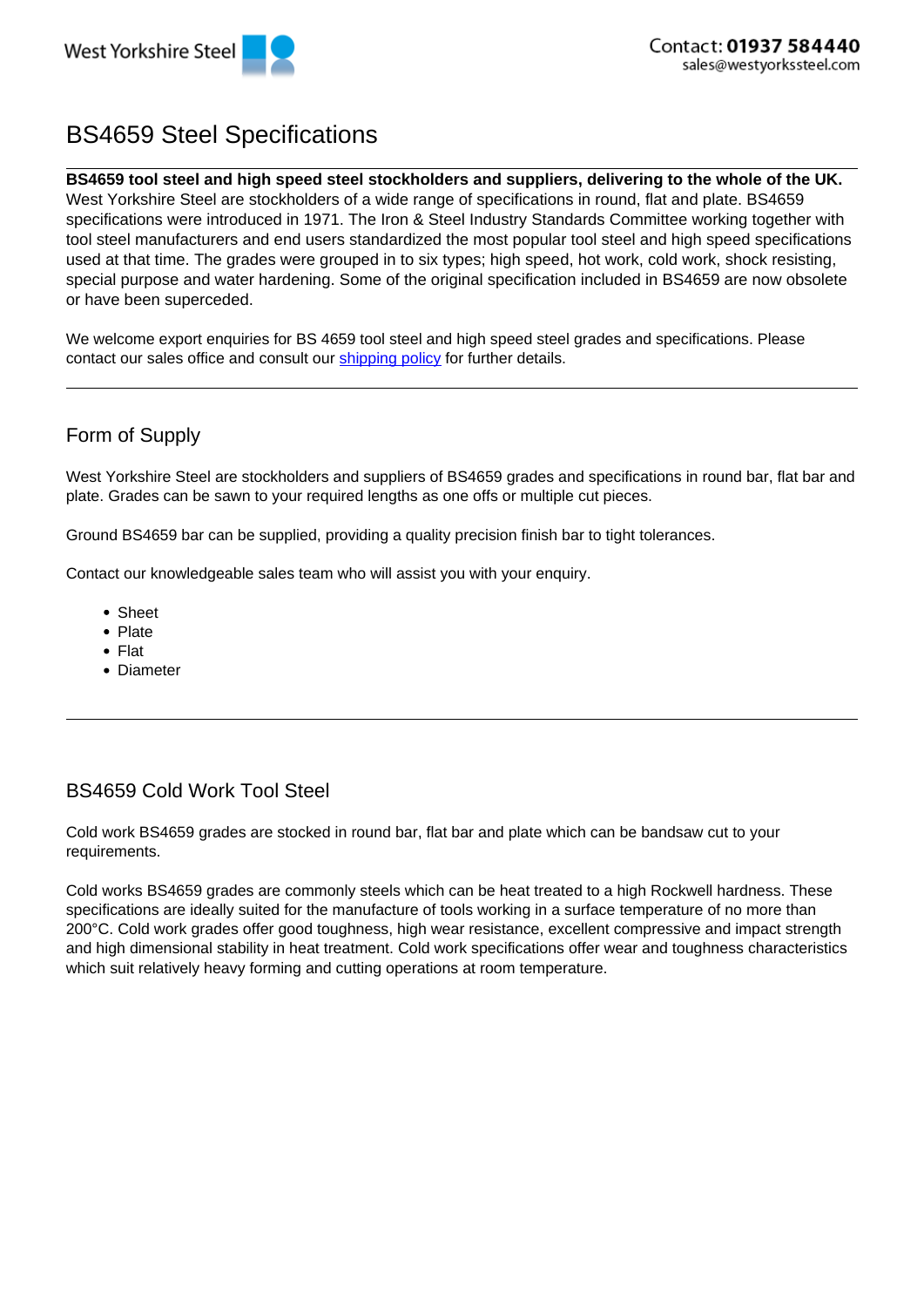| <b>BS4659</b>     |  |  |  |
|-------------------|--|--|--|
| <b>BS4659</b>     |  |  |  |
| <b>BO1</b>        |  |  |  |
| <b>BO2</b>        |  |  |  |
| <b>BD2</b>        |  |  |  |
| BD <sub>2</sub> A |  |  |  |
| <b>BD3</b>        |  |  |  |
| <b>BA2</b>        |  |  |  |
|                   |  |  |  |

#### BS4659 Hot Work Tool Steel

Hot work BS4659 tool steel specification BH13 is stocked in diameters, flat bar and plate and can be sawn to your requirements.

Hot work tool steel BH13 provides strength and hardness during prolonged exposure to elevated temperatures. This grade has good machinability in the annealed supply condition. BH13 offers resistance to high temperature corrosion and oxidation with dimensional stability during heat treatment.

BS4659

**BH13** 

## BS4659 Plastic Mould Steel

Plastic mould tool steel to BS4659 is stocked in round bar, flat bar and plate that can be cut to your specific requirements. BS4659 plastic mould steel grades offer a high wear resistance, good polishability with adequate corrosion resistance.

| <b>BS4659</b> |  |  |
|---------------|--|--|
| <b>BP20</b>   |  |  |
| <b>BP30</b>   |  |  |
|               |  |  |